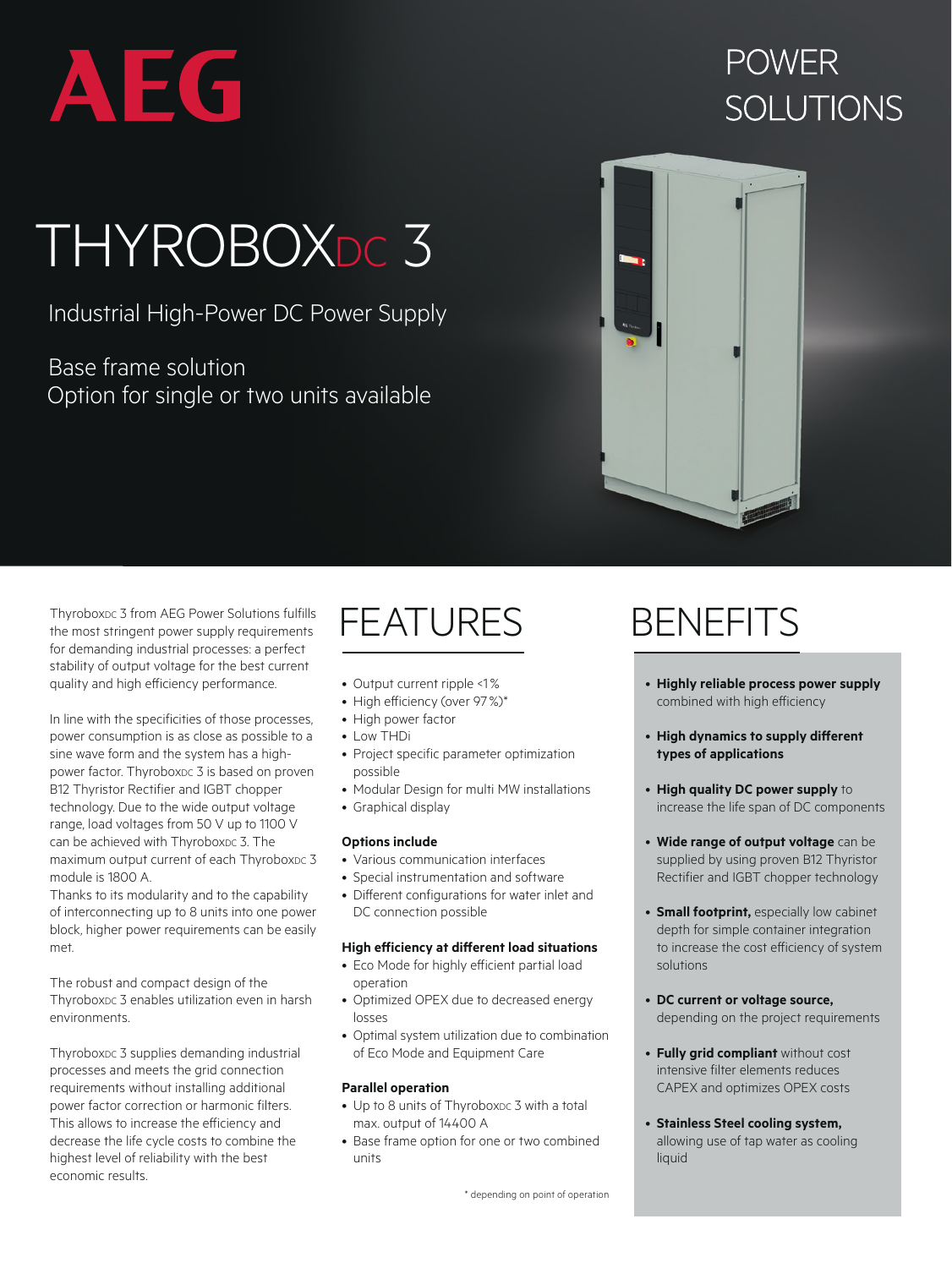



#### **Typical applications**

where high-quality voltage and current output and greater efficiency are needed:

- Coating
- Electrolysis
- Electroplating
- Any continuous industrial process requiring reliable high-level power supply

## Specifications

| THYROBOX <sub>DC</sub> 3                     |                                                                                                |                                          |  |
|----------------------------------------------|------------------------------------------------------------------------------------------------|------------------------------------------|--|
|                                              | <b>DC 3 Standard</b>                                                                           | DC 3 High Voltage                        |  |
| <b>INPUT</b>                                 |                                                                                                |                                          |  |
| Input voltage                                | $0.4 - 35$ kV                                                                                  |                                          |  |
| Transformer                                  | External<br>Customized                                                                         |                                          |  |
| Auxiliary input                              | 230 VAC, 50/60 Hz                                                                              |                                          |  |
| Power factor                                 | 0.95 for P > 20 % PN                                                                           |                                          |  |
| THDi                                         | Single unit: <7 % @ rated point of operation<br>System level: < 3 % @ rated point of operation |                                          |  |
| <b>OUTPUT</b>                                |                                                                                                |                                          |  |
| Min. load voltage                            | 50 V                                                                                           |                                          |  |
| Max. load per single unit                    | 700 V I 1800 A I ~650 kW                                                                       | 1100 V I 1300 A I 1250 kW                |  |
| Max. load parallel operation                 | 700 V I 14,400 A I ~5200 kW                                                                    | 1100 V I 10.400 A I ~10000 kW            |  |
| Current ripple                               | <1%                                                                                            |                                          |  |
| Effiency @ rated point of operation          | >98 % @ nominal operation                                                                      | >99 % @ nominal operation                |  |
| <b>CONFIGURATION</b>                         |                                                                                                |                                          |  |
| AC power cable                               | From bottom                                                                                    |                                          |  |
| DC output                                    | Bottom, top optional                                                                           | Bottom, top optional                     |  |
| Water inlet                                  | Top, bottom optional                                                                           | Top, bottom optional                     |  |
| Dimensions without connectors W x D x H (mm) | 1200 x 600 x 2200                                                                              | 1200 x 600 x 2200                        |  |
| Weight                                       | 950 kg                                                                                         | 950 kg                                   |  |
| <b>ENVIRONMENT AND PROTECTION DEGREE</b>     |                                                                                                |                                          |  |
| Cooling                                      | Water cooling 30 l/min                                                                         | Water cooling 30 l/min                   |  |
| Inlet temperature of cooling fluid/air       | <35 °C without derating                                                                        | <35 °C without derating                  |  |
| Ambient temperature                          | >5 °C to <40 °C                                                                                | >5 °C to <40 °C                          |  |
| IP protection degree                         | Standard: IP40; customizable: up to IP54                                                       | Standard: IP40; customizable: up to IP54 |  |
| <b>CONTROLS</b>                              |                                                                                                |                                          |  |
| Digital voltage control                      | Yes                                                                                            |                                          |  |
| Digital current control                      | Yes                                                                                            |                                          |  |
| Digital power control                        | Yes                                                                                            |                                          |  |
| <b>COMMUNICATIONS</b>                        |                                                                                                |                                          |  |
| According to customer requirements           | Profibus, Profinet, Modbus                                                                     |                                          |  |
| Optional analogue I/O                        | $0 - 10V / 4 - 20mA$                                                                           |                                          |  |
| <b>STANDARDS AND CERTIFICATIONS</b>          |                                                                                                |                                          |  |
| Conformity                                   | IEC 62103 (EN 50178), EN 60146                                                                 |                                          |  |
| <b>EMC</b>                                   | EN 61000                                                                                       |                                          |  |
|                                              |                                                                                                |                                          |  |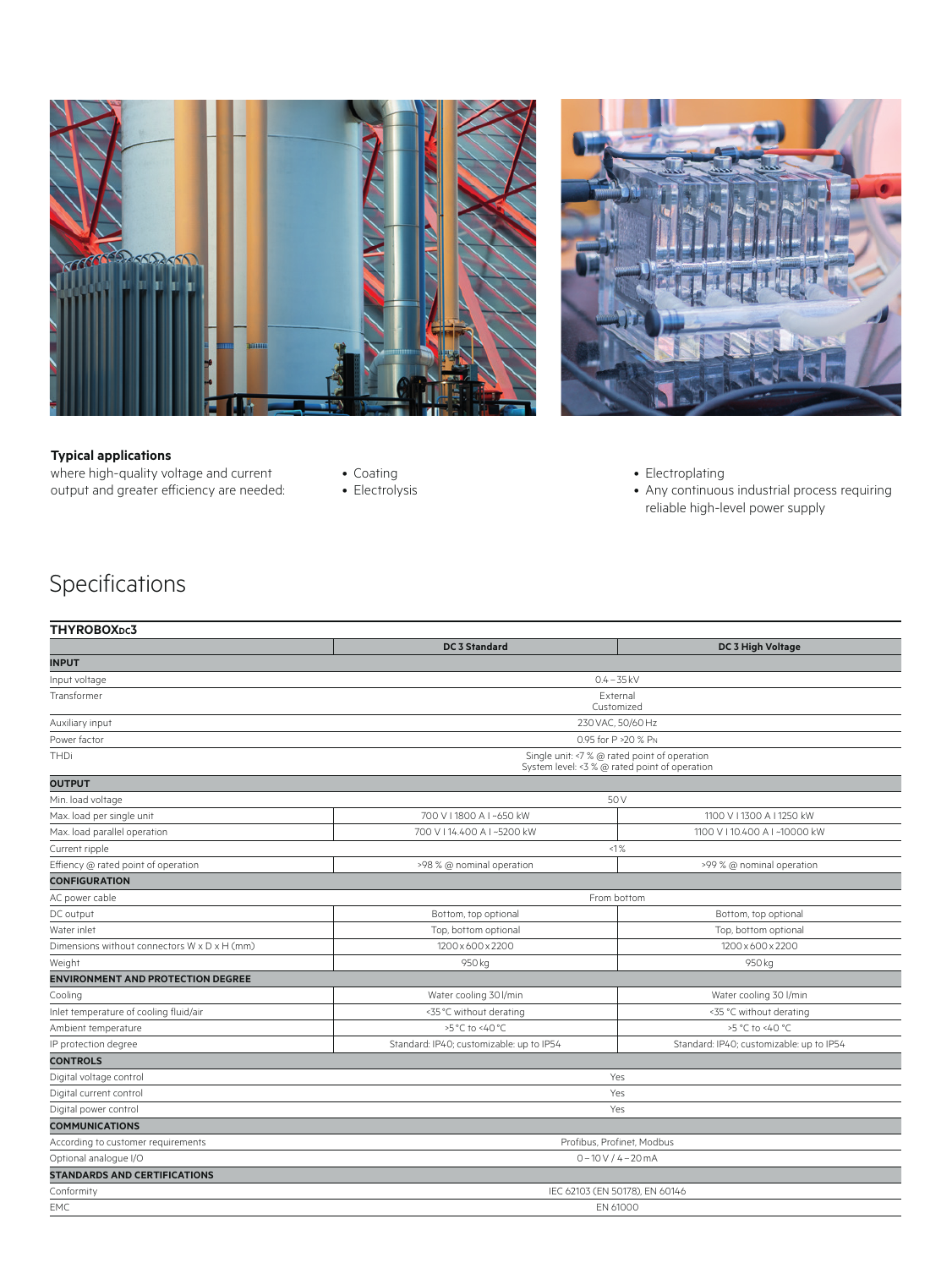# POWER FRAME SOLUTION

### SCALABLE THYROBOX DC-3



Rectifier Module

To increase power density and to allow easier installation on site, a new base frame solution for two ThyroboxDc 3 systems is proposed by AEG Power Solutions.

The immediate benefit is that integration is easier in larger systems and it significantly decreases the handling cost on site.



Power Frame



**The option comprises**

- 2 Modules of ThyroboxDc 3 installed on a single base frame
- Prewired AC paralleling cabinet, which allows to choose AC connection top or bottom and comprises a synchronization and decoupling choke as well as optional fuse switchtes or circuit breakers
- Single base frame allows forklift handling
- Power Frame option available for a stand alone unit. It is possible to install four Power Frames to form a up to 10 MW Power Block solution

#### **Additional scope of supply**

- Transformer • Busbar
	- AC-LV-Distribution
- Cooling system
- Outdoor solution
- 





Two ThyroboxDc 3 on baseframe with paralleling cabinet, options: DC top, water bottom, AC top